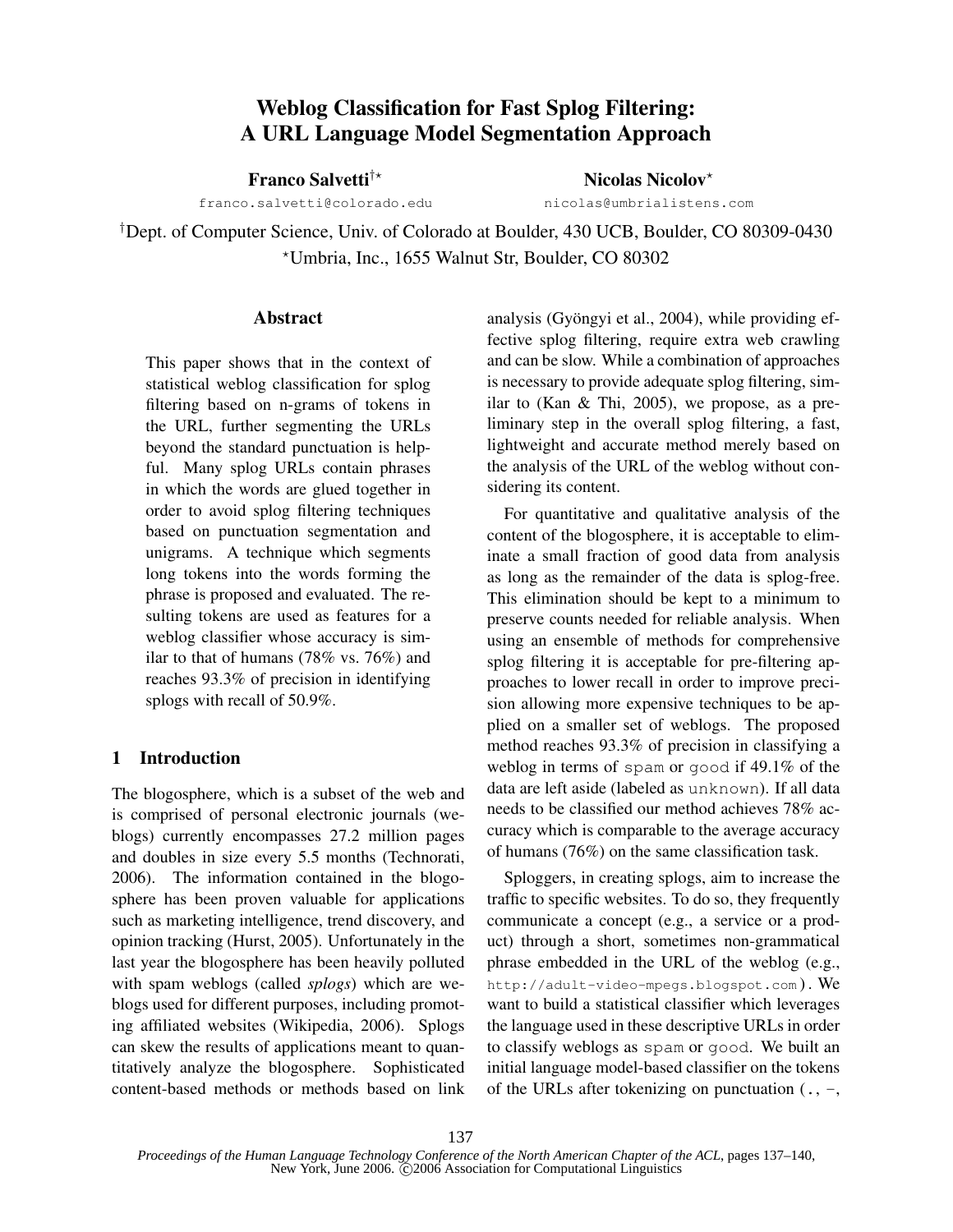$\alpha$ ,  $\beta$ ,  $\beta$ ,  $\gamma$ ,  $\gamma$ ,  $\gamma$ ,  $\gamma$ , etc.). We ran the system and got an accuracy of 72.2% which is close to the accuracy of humans—76% (the baseline is 50% as the training data is balanced). When we did error analysis on the misclassified examples we observed that many of the mistakes were on URLs that contain words glued together as one token (e.g., dailyfreeipod). Had the words in these tokens been segmented the initial system would have classified the URL correctly. We, thus, turned our attention to additional segmenting of the URLs beyond just punctuation and using this intra-token segmentation in the classification.

Training a segmenter on standard available text collections (e.g., PTB or BNC) did not seem the way to procede because the lexical items used and the sequence in which they appear differ from the usage in the URLs. Given that we are interested in unsupervised lightweight approaches for URL segmentation, one possibility is to use the URLs themselves after segmenting on punctuation and to try to learn the segmenting (the majority of URLs are naturally segmented using punctuation as we shall see later). We trained a segmenter on the tokens in the URLs, unfortunately this method did not provide sufficient improvement over the system which uses tokenization on punctuation. We hypothesized that the content of the splog pages corresponding to the splog URLs could be used as a corpus to learn the segmentation. We crawled 20K weblogs corresponding to the 20K URLs labeled as spam and good in the training set, converted them to text, tokenized and used the token sequences as training data for the segmenter. This led to a statistically significant improvement of 5.8% of the accuracy of the splog filter.

## 2 Engineering of splogs

Frequently sploggers indicate the semantic content of the weblogs using descriptive phrases often noun groups (non-recursive noun phrases) like adult-video-mpegs. There are different varieties of splogs: commercial products (especially electronics), vacations, mortgages, and adult-related.

Users don't want to see splogs in their results and marketing intelligence applications are affected when data contains splogs. Existing approaches to splog filtering employ statistical classifiers (e.g., SVMs) trained on the tokens in a URL after tokenization on punctuation (Kolari et al., 2006). To avoid being identified as a splog by such systems one of the creative techniques that sploggers use is to glue words together into longer tokens for which there will not be statistical information (e.g., businessopportunitymoneyworkathome is unlikely to appear in the training data while business, opportunity, money, work, at and home are likely to have been seen in training). Another approach to dealing with splogs is having a list of splog websites (SURBL, 2006). Such an approach based on blacklists is now less effective because bloghosts provide tools which can be used for the automatic creation of a large quantity of splogs.

### 3 Splog filtering

The weblog classifier uses a segmenter which splits the URL in tokens and then the token sequence is used for supervised learning and classification.

#### 3.1 URL segmentation

The segmenter first tokenizes the URLs on punctuation symbols. Then the current URL tokens are examined for further possible segmentation. The segmenter uses a sliding window of  $n$  (e.g., 6) characters. Going from left to right in a greedy fashion the segmenter decides whether to split after the current third character. Figure 1 illustrates the processing of www.dietthatworks.com when considering the token dietthatworks. The character '∘' indicates that the left and right tri-grams are kept together while '•' indicates a point where the segmenter decides a break should occur. The segmentation decisions are

|  |  |  |  | $d_i e$ o t t hatworks                         |
|--|--|--|--|------------------------------------------------|
|  |  |  |  | $d\text{ile}t$ $\bullet$ $t$ $h$ $a$ $atworks$ |

Figure 1: Workings of the segmenter

based on counts collected during training. For example, during the segmentation of dietthatworks in the case of  $\boxed{i}$   $\boxed{e}$   $\boxed{t}$   $\boxed{h}$  a we essentially consider how many times we have seen in the training data the 6-gram 'iettha' vs. 'iet\_tha'. Certain characters (e.g., digits) are generalized both during training and segmentation.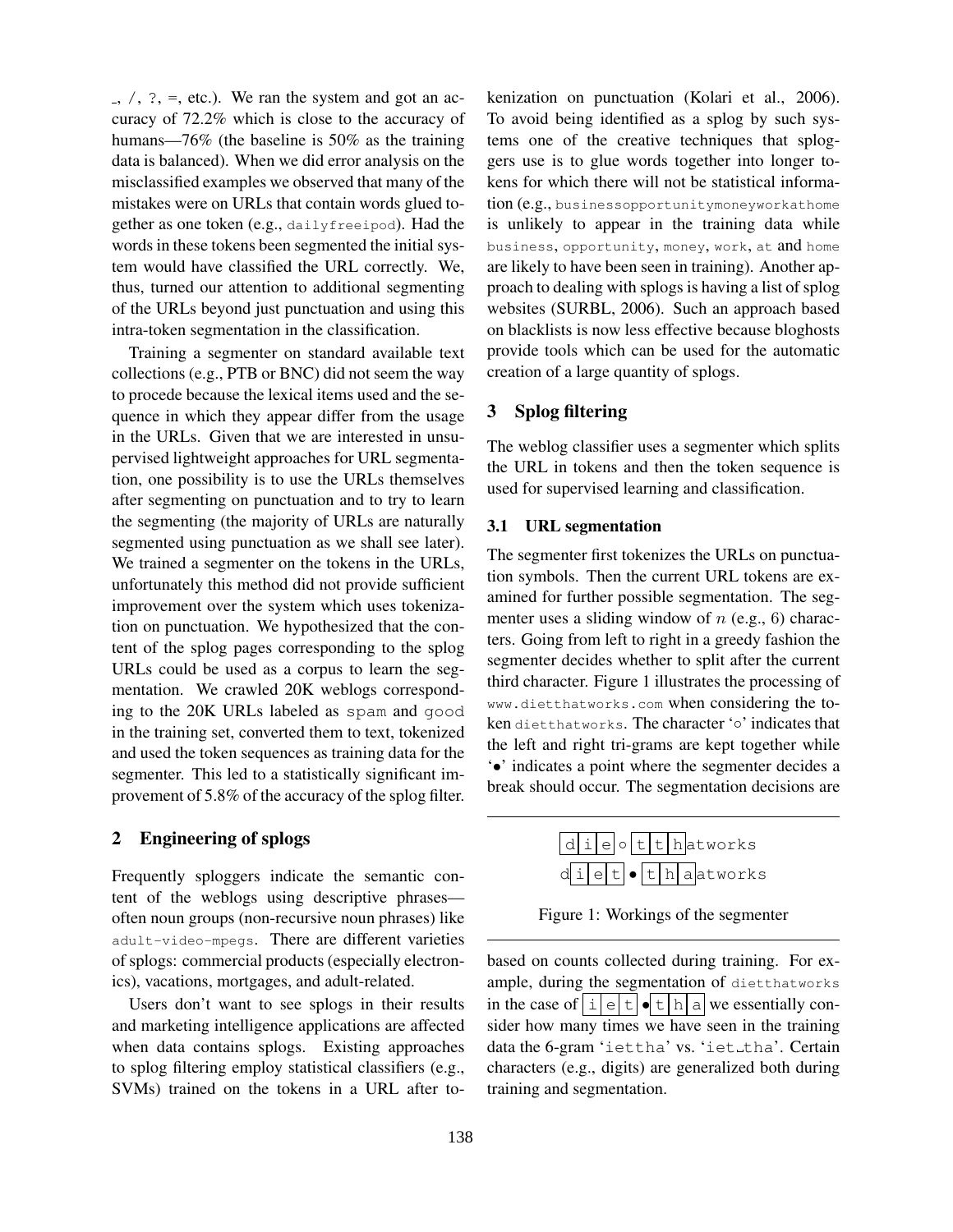#### 3.2 Classification

For the weblog classification a simple Naïve Bayes classifier is used. Given a token sequence  $T =$  $\langle t_1, \ldots, t_n \rangle$ , representing the segmented URL, the class  $\hat{c} \in C = \{ \text{spam}, \text{good} \}$  is decided as:

$$
\hat{c} = \underset{c \in C}{\arg \max} P(c|T) = \underset{c \in C}{\arg \max} \frac{P(c) \cdot P(T|c)}{P(T)}
$$
\n
$$
= \underset{c \in C}{\arg \max} P(c) \cdot P(T|c)
$$
\n
$$
= \underset{c \in C}{\arg \max} P(c) \cdot \prod_{i=1}^{n} P(t_i|c)
$$

In the last step we made the conditional independence assumption. For calculating  $P(t_i|c)$  we use Laplace (add one) smoothing (Jurafsky & Martin, 2000). We have also explored classification via simple voting techniques such as:

$$
a = sgn \sum_{i=1}^{n} sgn (P(t_i | \text{spam}) - P(t_i | \text{good}))
$$

$$
\hat{c} = \begin{cases} \text{spam}, & \text{if } a = 1 \\ \text{good}, & \text{otherwise} \end{cases}
$$

Because we are interested in having control over the precision/recall of the classifier we introduce a score meant to be used for deciding whether to label a URL as unknown.

$$
score(T) = \left| \frac{P(\text{spam}|T) - P(\text{good}|T)}{P(\text{spam}|T) + P(\text{good}|T)} \right|
$$

If  $score(T)$  exceeds a certain threshold  $\tau$  we label  $T$  as spam or good using the greater probability of  $P(\text{span}|T)$  or  $P(\text{good}|T)$ . To control the presicion of the classifier we can tune  $\tau$ . For instance, when we set  $\tau = 0.75$  we achieve 93.3% of precision which implied a recall of 50.9%. An alternate commonly used technique to compute a score is to look at the log likelihood ratio.

#### 4 Experiments and results

First we discuss the segmenter. 10,000 spam and 10,000 good weblog URLs and their corresponding HTML pages were used for the experiments. The 20,000 weblog HTML pages are used to induce the segmenter. The first experiment was aimed at finding how common extra segmentation beyond punctuation is as a phenomenon. The segmenter was run on the actual training URLs. The number of URLs that are additionally segmented besides the segmentation on punctuation are reported in Table 1.

| # of   | # spam | # good      |
|--------|--------|-------------|
| splits | URLs   | <b>URLs</b> |
| 1      | 2,235  | 2,274       |
| 2      | 868    | 459         |
| 3      | 223    | 46          |
| 4      | 77     | 7           |
| 5      | 2      | 1           |
| 6      | 4      | 1           |
| 8      | 3      |             |
| Total  | 3,412  | 2,788       |

Table 1: Number of extra segmentations in a URL

The multiple segmentations need not all occur on the same token in the URL after initial segmentation on punctuations.

The segmenter was then evaluated on a separate test set of 1,000 URLs for which the ground truth for the segmentation was marked. The results are in Table 2. The evaluation is only on segmentation events and does not include tokenization decisions around punctuation.

Precision Recall F-measure 84.31 48.84 61.85

Table 2: Performance of the segmenter

Figure 2 shows long tokens which are correctly split. The weblog classifier was then run on the test set. The results are shown in Table 3.

```
cash • for • your • house
unlimitted • pet • supllies
jim • and • body • fat
weight • loss • product • info
kick • the • boy • and • run
bringing • back • the • past
food • for • your • speakers
```
Figure 2: Correct segmentations